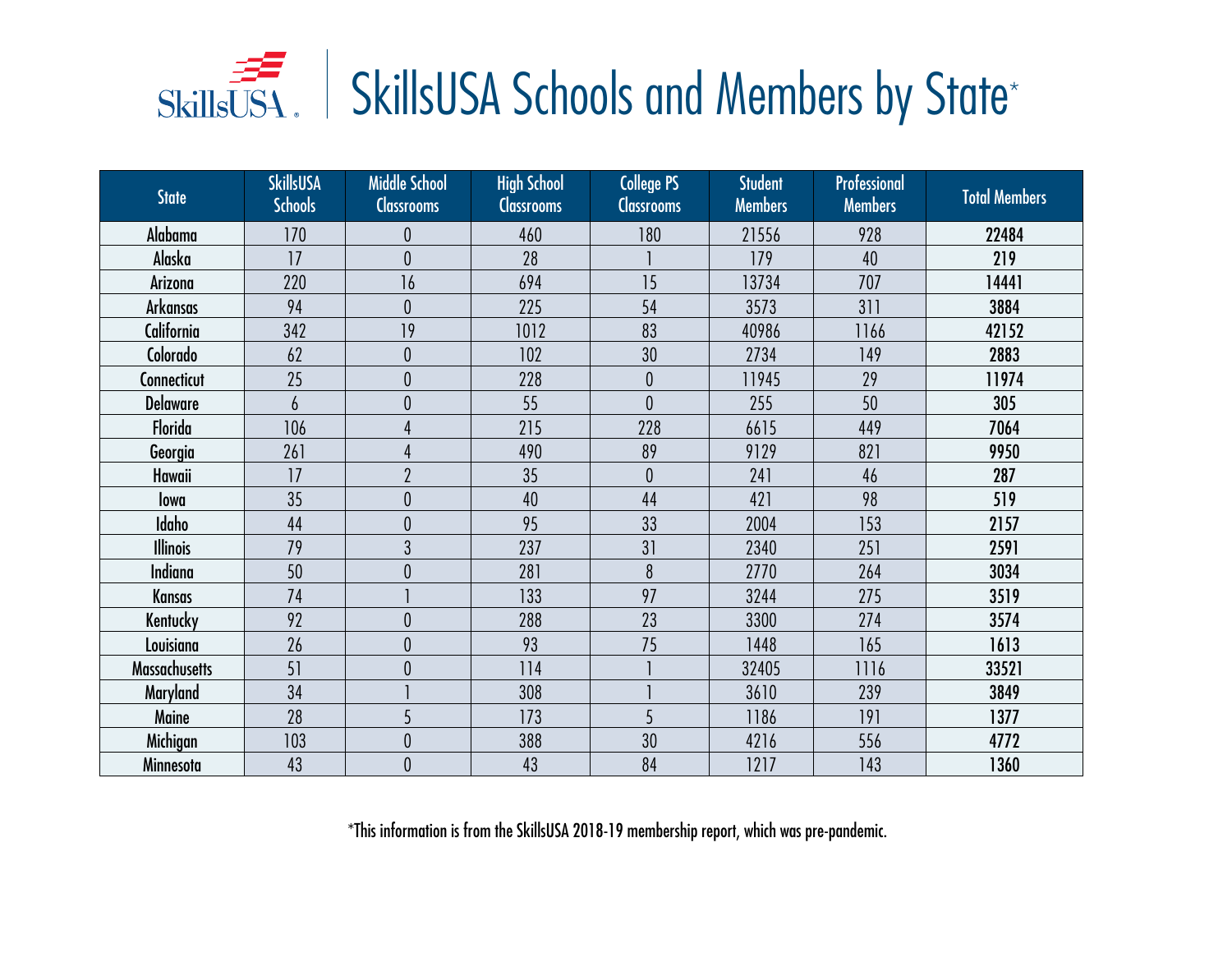| State                 | <b>SkillsUSA</b><br><b>Schools</b> | <b>Middle School</b><br><b>Classrooms</b> | <b>High School</b><br><b>Classrooms</b> | <b>College PS</b><br><b>Classrooms</b> | <b>Student</b><br><b>Members</b> | Professional<br><b>Members</b> | <b>Total Members</b> |
|-----------------------|------------------------------------|-------------------------------------------|-----------------------------------------|----------------------------------------|----------------------------------|--------------------------------|----------------------|
| Missouri              | 79                                 |                                           | 584                                     | 81                                     | 8806                             | 736                            | 9542                 |
| <b>Mississippi</b>    | 104                                | 0                                         | 254                                     | 79                                     | 3210                             | 384                            | 3594                 |
| Montana               | 35                                 |                                           | 51                                      | $\overline{4}$                         | 402                              | 54                             | 456                  |
| <b>North Carolina</b> | 188                                | $\overline{7}$                            | 330                                     | 201                                    | 5377                             | 781                            | 6158                 |
| North Dakota          | 24                                 | $\overline{0}$                            | 67                                      | 16                                     | 627                              | 72                             | 699                  |
| Nebraska              | 106                                | 11                                        | 218                                     | 40                                     | 2473                             | 245                            | 2718                 |
| <b>New Hampshire</b>  | 27                                 |                                           | 41                                      | $\overline{2}$                         | 530                              | 78                             | 608                  |
| <b>New Jersey</b>     | 81                                 | 0                                         | 351                                     | $\overline{\phantom{a}}$               | 6717                             | 234                            | 6951                 |
| <b>New Mexico</b>     | 35                                 | $\overline{0}$                            | 79                                      | 29                                     | 1195                             | 123                            | 1318                 |
| Nevada                | 61                                 | 0                                         | 144                                     | 18                                     | 3941                             | 198                            | 4139                 |
| <b>New York</b>       | 94                                 | 0                                         | 921                                     | 6                                      | 9213                             | 835                            | 10048                |
| <b>Ohio</b>           | 150                                | 4                                         | 1367                                    | $\overline{2}$                         | 31589                            | 1162                           | 32751                |
| <b>Oklahoma</b>       | 75                                 | 0                                         | 479                                     | 124                                    | 14855                            | 680                            | 15535                |
| <b>Oregon</b>         | 43                                 | $\overline{2}$                            | 86                                      | $\overline{4}$                         | 1638                             | 84                             | 1722                 |
| Pennsylvania          | 119                                | $\mathbf{0}$                              | 1202                                    | 60                                     | 14671                            | 596                            | 15267                |
| <b>Rhode Island</b>   | 22                                 | 10                                        | 124                                     | $\overline{3}$                         | 6929                             | 228                            | 7157                 |
| South Carolina        | 62                                 | 0                                         | 328                                     | 3                                      | 3902                             | 334                            | 4236                 |
| South Dakota          | 19                                 | $\overline{0}$                            | 40                                      | 29                                     | 346                              | 46                             | 392                  |
| Tennessee             | 190                                | $\overline{0}$                            | 467                                     | 409                                    | 15760                            | 1107                           | 16867                |
| Texas                 | 459                                | 17                                        | 1515                                    | 128                                    | 22631                            | 1940                           | 24571                |
| <b>Utah</b>           | 105                                | 0                                         | 202                                     | 96                                     | 2190                             | 264                            | 2454                 |
| Virginia              | 117                                | 0                                         | 585                                     | 8                                      | 6480                             | 543                            | 7023                 |
| Vermont               | 16                                 | $\overline{0}$                            | 111                                     |                                        | 788                              | 146                            | 934                  |
| Washington            | 172                                | 18                                        | 375                                     | 23                                     | 3028                             | 414                            | 3442                 |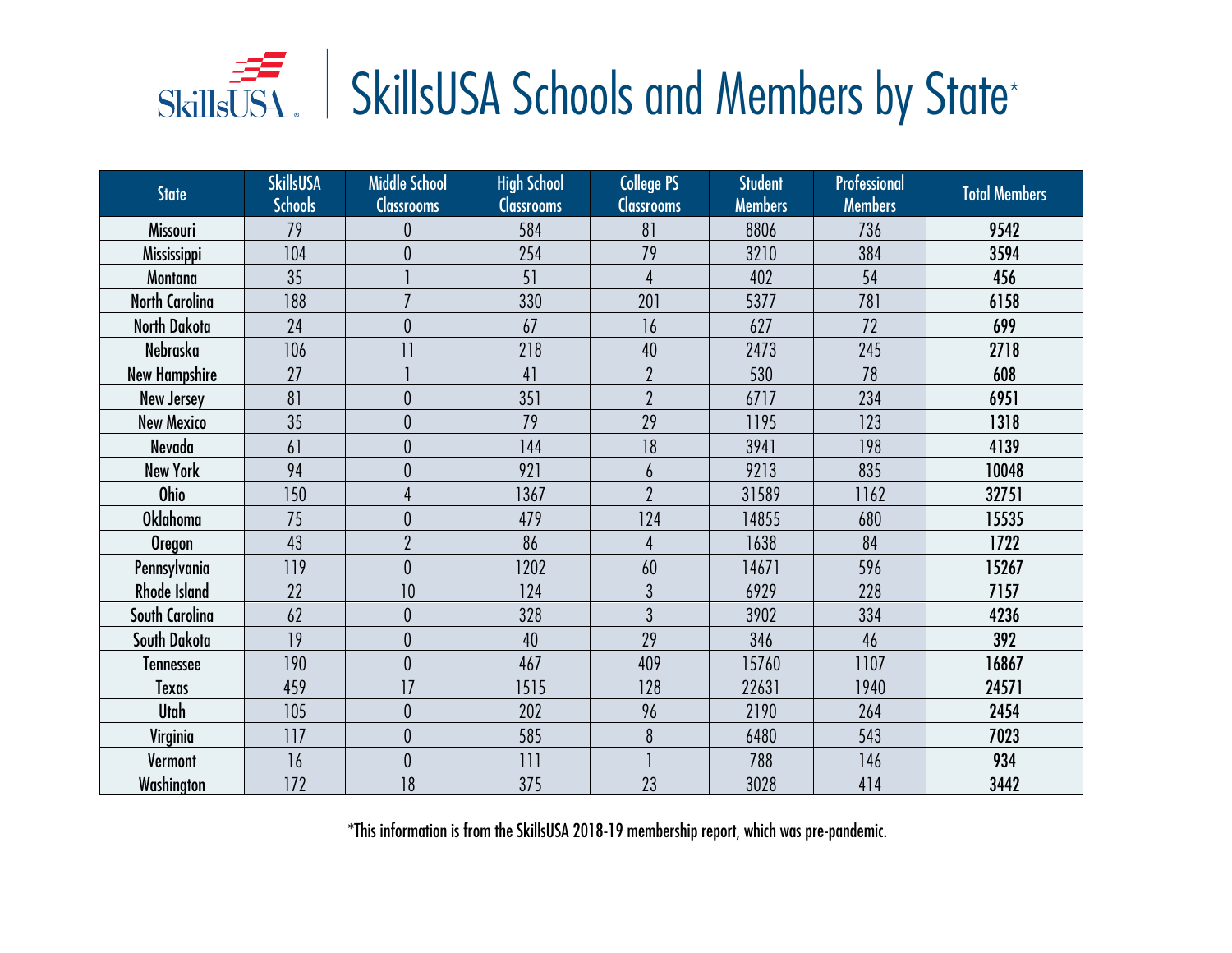| <b>State</b>                | <b>SkillsUSA</b><br><b>Schools</b> | <b>Middle School</b><br><b>Classrooms</b> | <b>High School</b><br><b>Classrooms</b> | College PS<br><b>Classrooms</b> | <b>Student</b><br><b>Members</b> | Professional<br><b>Members</b> | <b>Total Members</b> |
|-----------------------------|------------------------------------|-------------------------------------------|-----------------------------------------|---------------------------------|----------------------------------|--------------------------------|----------------------|
| Wisconsin                   | 184                                | 22                                        | 231                                     | 62                              | 3412                             | 339                            | 3751                 |
| <b>West Virginia</b>        | 49                                 |                                           | 317                                     | 23                              | 4432                             | 323                            | 4755                 |
| Wyoming                     | 36                                 |                                           | 51                                      | 15                              | 616                              | 84                             | 700                  |
| <b>District of Columbia</b> |                                    |                                           |                                         |                                 | 11                               |                                | 14                   |
| <b>Puerto Rico</b>          | 63                                 | 10                                        | 244                                     |                                 | 7176                             | 161                            | 7337                 |
| Us Virgin Islands           |                                    |                                           |                                         |                                 | 140                              |                                | 149                  |
| <b>District of Columbia</b> |                                    |                                           |                                         |                                 | $\overline{11}$                  |                                | 14                   |
|                             |                                    |                                           |                                         |                                 |                                  |                                |                      |
| <b>Totals</b>               | 4696                               | 160                                       | 1879                                    | 2587                            | 352,193                          | 20624                          | 372,817              |
|                             |                                    |                                           |                                         |                                 |                                  |                                |                      |